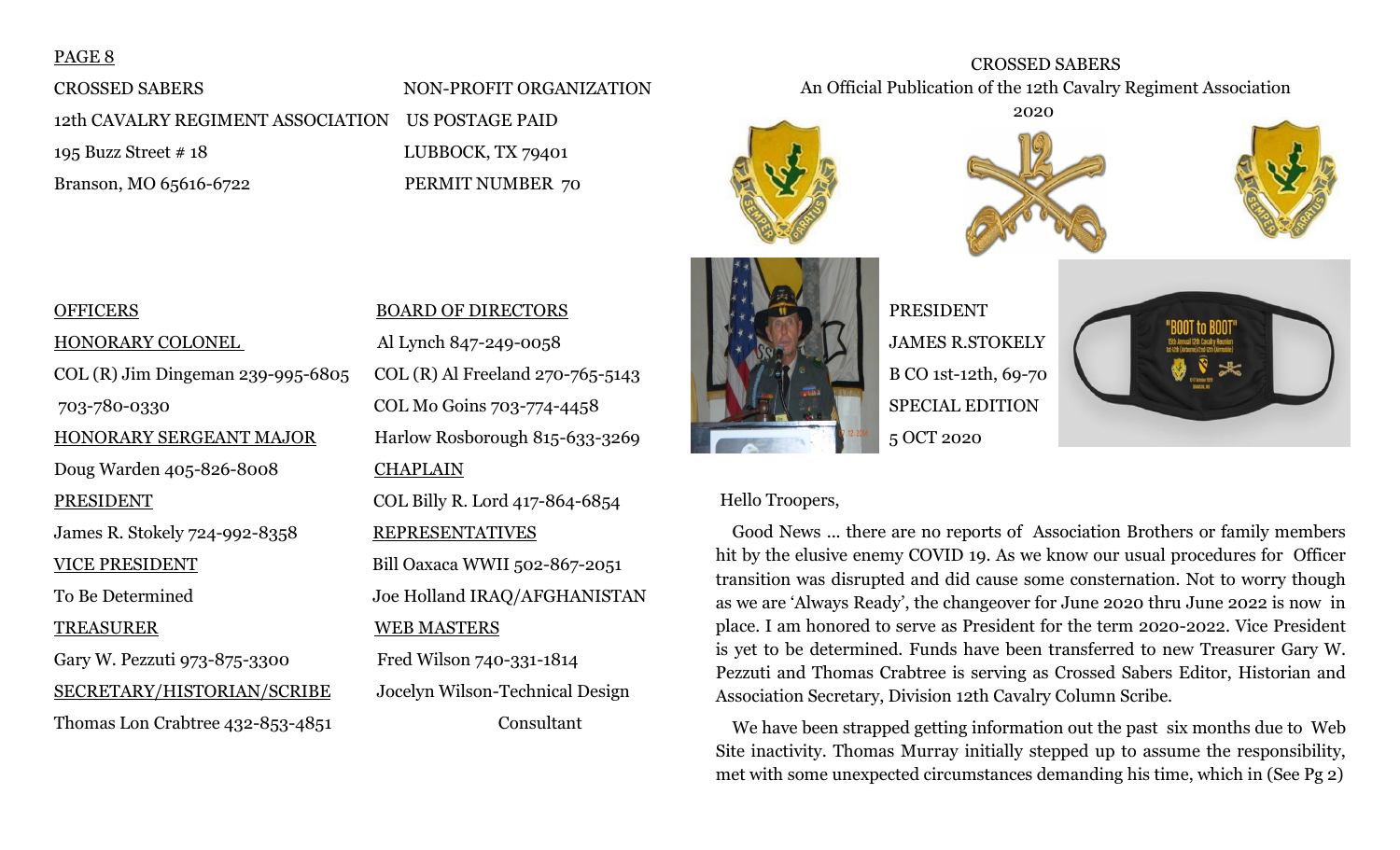### PAGE 2

## (From Pg 1)

Words "will not allow me to do justice to the program." However, the upside is, an 'Always Ready Trooper' has stepped in to help us out. FRED WILSON, SGT D Company 2d-12th, 1970-1971 Vietnam and Cambodia will be our designated Web Site Master with expert guidance from his daughter JOCELYN who is completing her Masters Degree in Computer Science at University Ohio in Athens, is designing and developing a new and updated Web Site for us. Many Thanks to FRED and JOCELYN for offering to help with this important project.



COL JAMES W. DINGEMAN HCOR (COL RET) HONORARY COL 12th CAVALRY REGIMENT BATTALION COMMANDER 2d-12th Cavalry 68-69

# GREETINGS TO THE 12TH CAVALRY FAMILY:

What a Year 2020 has been, eh? One could almost feel that he has been in TET 68 with attacks from all

Around in an unexpected instance. Difference being that at least then...we had some idea of when and from where the attack might come. Sylvia and I remain bunkered in Alexandria, VA and are blessed to not have been hit by the enemy. We pray all are safe and protecting themselves until 'The Force' is repelled.

 Looking forward to gathering with 12TH Cavalry Family next year September 2020 in Killeen/Ft Hood for FIRST CAVALRY DIVISION 100TH BIRTHDAY CELEBRATION 13 September 1921. Note too that 12TH CAVALRY 120TH BIRTHDAY is 2 February 2021. It will be a year for some great get togethers. Looking forward to seeing you all then.

 I want to commend the effort put into developing and designing our new 12TH Cavalry Web Site. First stage of the new site is a modern and updated (See Pg 3)

# PAGE 7

# (From Pg 6)

#### TREASURER NOTES



|  |                                  | GARY W. PEZZUTI TROOPER SUPPORT FUND \$3,125.98 |             |
|--|----------------------------------|-------------------------------------------------|-------------|
|  | D CO 1st-12th 67-68 GENERAL FUND |                                                 | \$8,484.16  |
|  | 16 Voight Lane                   | <b>BALANCE TOTAL</b>                            | \$11,610.98 |
|  | Layfayette, NJ 07848             |                                                 |             |
|  | 973-875-3300                     |                                                 |             |

Left \$200.00 with Klaus Lachmann to cover any unexpected costs from previous transaction made by him. Look for letter regarding dues updates to be mailed soon. When You update dues, provide any changes in your information with mailing addresses, emails, phone numbers. New directory will be printed in 2021 as soon as we have received your information, THANK YOU!

# FIDLERS GREEN

8 JUL 2021...ERNIE CRANK C COMPANY 1/12 (ABN) 1965-1966 1 OCT 2020...DWIGHT D.EDWARDS D COMPANY 1/12 (ABN) 1965-1966 SLOW HAND SALUTE...SEE YA'LL WHEN WE GET THERE 'BOOT to BOOT'



"May the Chief Chopper Pilot Hover over us, the Original Paratrooper eliminate our T10 Malfunctions, the Head Point man keep us in the Assigned AO"! 'BOOT to BOOT' and SEMPER PARATUS!

CRABTREE OUT...C 1-12 (ABN) 1966-6967 (TLC)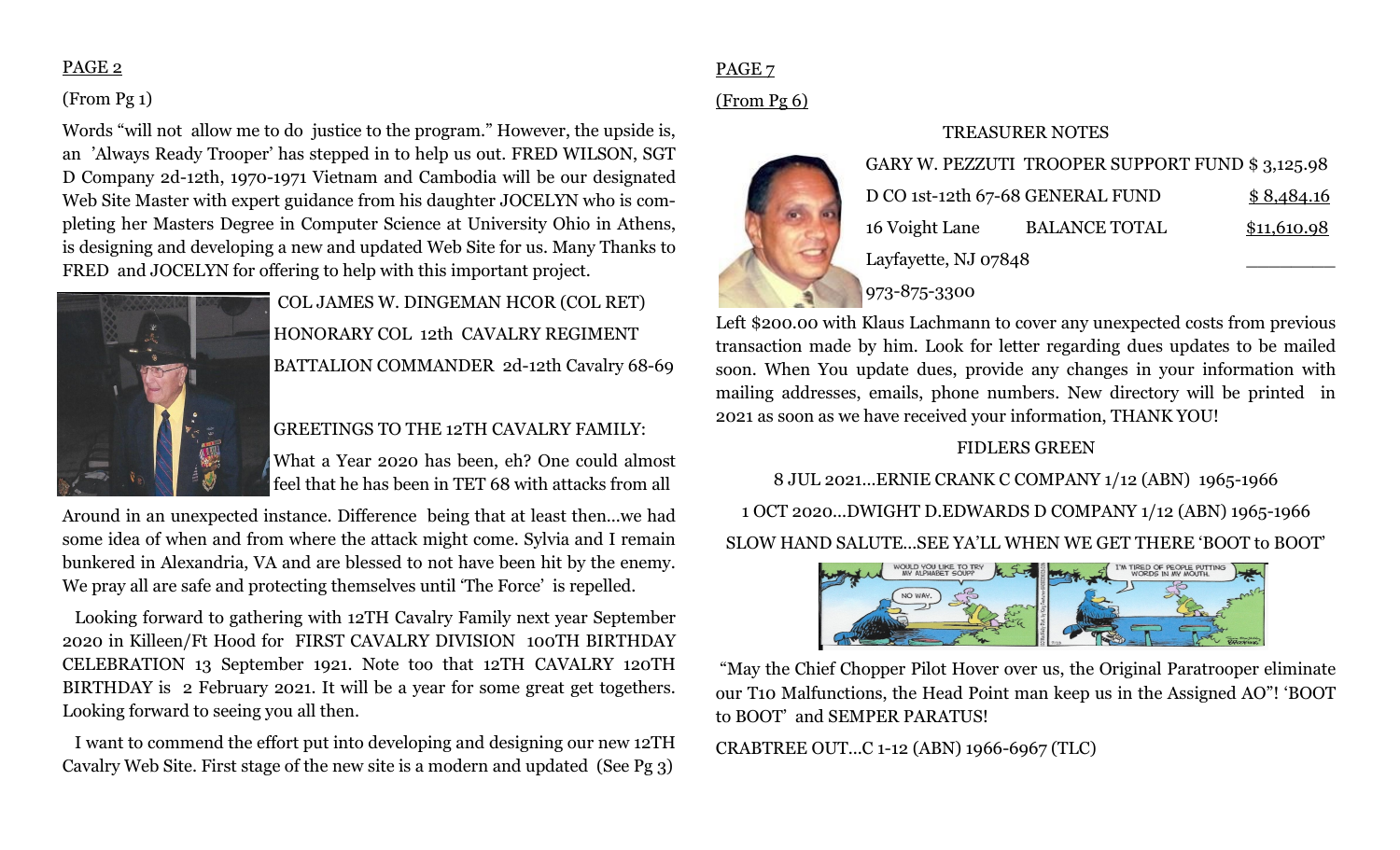#### PAGE 4

#### WEB SITE:

 JOCELYN WILSON is working diligently, currently extracting information from the previous template and uploading to the new design. It is being done by segments to assure that no information will be lost from the transfer. She currently is doing the Memorial Page, next transfer will be the History Page. Once all segments have been inserted to new template it will be registered as 12TH CAVALRY REGIMENT ASSOCIATION and the previous set up rescinded and deleted from current hosting site. On the new set up, there will be a forum page for discussion and to post notices of interest to our fellow Troopers. To visit the ongoing developing site go to...https://chevychik21.wixsite/12thcav.

#### REUNION:

 15TH ANNUAL 12TH CAVALRY REUNION is now scheduled for 10-14 NOV! The decision to shift to Veterans Week seemed to be more convenient given the circumstances we all face right now. Most communities big and small across the country have cancelled their usual activities this year. We have been fortunate here in Branson area and the City and Taney County Officials decided to go ahead as planned. Area health officials have reported 1,117 cases, recovered 876, deaths 31 as of today (14 OCT 2020).

 There is a masking mandate while in public places, primarily inside facilities such as Hotels and restaurants. Exceptions made while eating, dining. In the show theatres seating is spaced and masking throughout the show is a personal choice. All service employees in eating establishments are required to mask for customer protection.

 We have masks ordered for our event, special commemorative. Three Ply, 100% Cotton...Made in America. Ordered 100, some were sent out by special request. These will be available when You sign in at the Reunion Hospitality Room. Mask Photo on page six, reunion registration form next page...(See Pg 5)

## PAGE<sub>5</sub>

#### 15TH ANNUAL 12TH CAVALRY REUNION

#### 10-14 NOV 2020

WELK RESORT 1984 State Highway 165

Branson, MO 65616

ROOM RESERVATIONS 800-808-9355/417-337-9200 REF GP # 604821

ROOM RATES \$89.00 plus tax (\$99.96) per night per couple includes Breakfast

Add \$10.00 each additional guest per room (includes breakfast)

MAKE ROOM RESERVATIONS NLT 23 OCT 2020

#### EVENTS

\_\_\_\_\_\_\_\_\_\_\_\_\_\_\_\_\_\_\_\_\_\_\_\_\_\_\_\_\_\_\_\_\_\_\_\_\_\_\_\_\_\_\_\_\_\_\_\_\_\_\_\_\_\_\_

TUE 10 NOV 1000 HRS REGISTRATION OPENS…\$25.00 TROOPER ONLY helps cover Name Tags alcohol, drinks, snacks, ladies SAT MORNING Special.

WED 11 NOV 1100 HRS...VETERANS DAY PARADE Downtown Branson 11/11/11 Veterans Day Parade (12TH Cav might have float entered).

WED 11 NOV 1730 HRS (530PM) Welcome Reception Dinner Mexican Plate \$17.00 Per Person Branson Vacation TV will be there Short Clip Interviews.

THU 12 NOV 1400 HRS Christmas Show Hits of the 60s \$22.00 Per Person after show meet at Land Shark for Dinner Prices from Menu (40% off) for Veterans.

FRI 13 NOV 1730 HRS (530PM) Hospitality Room 'Cook In" Burgers-Dogs and 'fixins' (In house music Carlisle Mahto B 1-12 6S6-67) \$20.00 Per Person.

SAT 14 NOV 1630 HRS Happy Hour/Photos 1730 HRS Banquet Plated Served Thanksgiving Fare \$25.00 Per Person Roast Turkey/Glazed Black Forest Ham/ all the trimmings /pumpkin pie/pecan pie. If You paid \$32.00 for original Prime rib, You will receive \$7.00 refund each. Change in Banquet menu seemed best for time of the season and given we are still kicking. Registration form (See Pg 6)